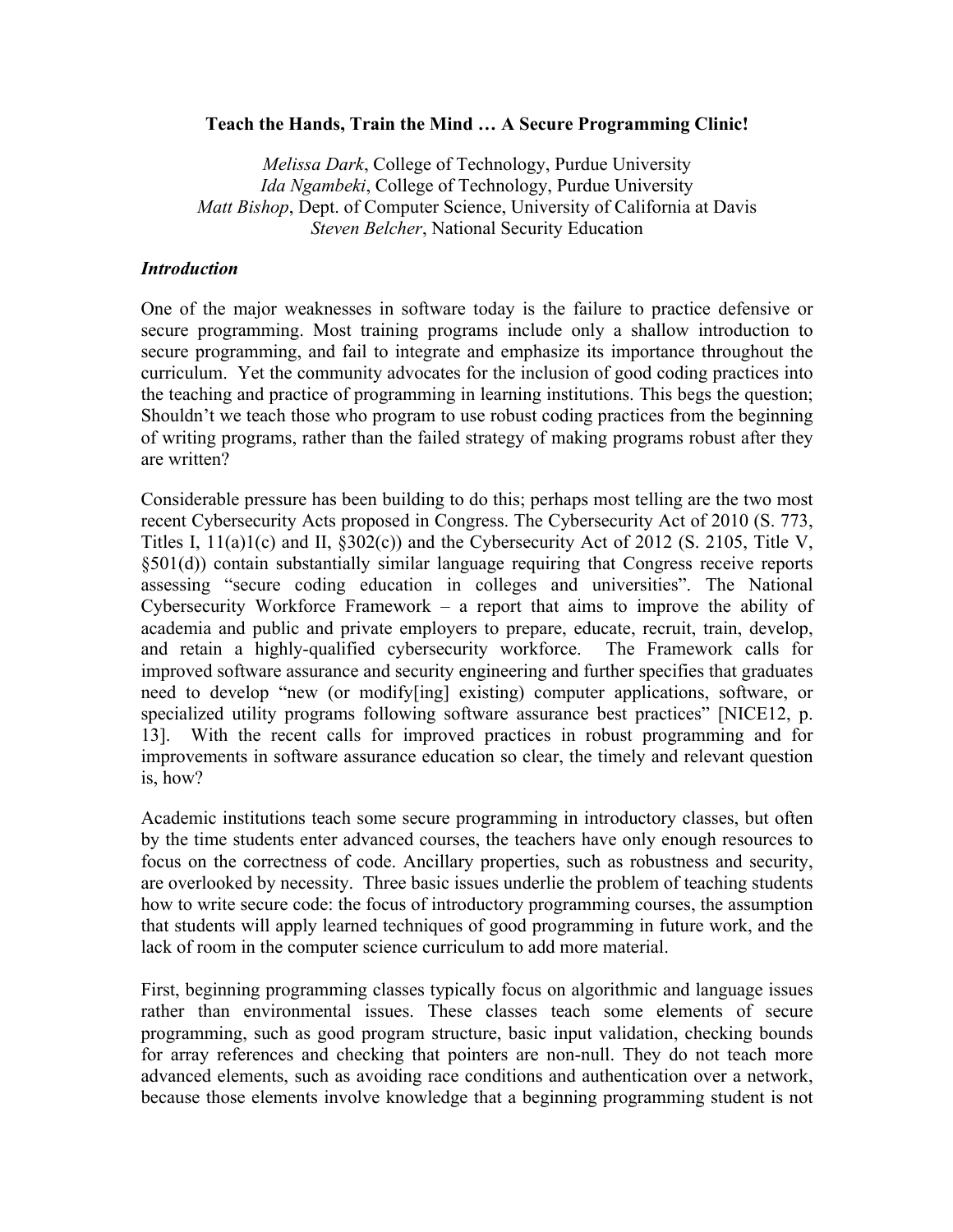expected to have. These classes, if well taught, lay a foundation for secure programming techniques.

Second, classes after the introductory programming class assume that students know, and will apply, principles of good programming. In practice, this is not true. Students tend to focus on what is being taught, and regard the programs they write as instruments to exercise that knowledge. This is appropriate, but—like an English essay comparing Orwell's *1984* to Huxley's *Brave New World*—the expression of the content is as important as the content. In other words, if the program is poorly crafted, the student may convey that he or she understands the material, but the program may interfere with that demonstration. Unfortunately, graders (and many teachers) ignore the issue of wellcrafted, robust code when they grade, and simply check that the program works. This gives little to no reinforcement of the importance of the techniques of robust programming, and few, if any, rewards for avoiding poor programming, in these classes.

Third is the ongoing debate of where to teach elements of secure programming. Should a separate class cover the material, or should it be integrated with existing classes? These approaches have advantages and disadvantages. A separate class allows the student and instructor to focus on *why* these techniques are important, what happens when they are not applied, and to explore the issues in more depth. But students have to take the class to benefit, which often is not the case since many are elective. Integrating the material into existing classes ameliorates this problem, but it also adds a burden to those classes. They must now cover more material, and instructors must write the material and integrate it into what they teach. Both these methods encounter the same problem. A review of the ACM Computing Curricula [ACM01] shows how much material must be compressed into courses for computer science majors. The focus of courses, naturally enough, is on the material intrinsic to the course and not to ancillary issues. Students also reflect this belief. Most teachers who deduct points for non-robustness or poor programming have heard the protest, "But it works!"

In 2011, the National Science Foundation sponsored a meeting, the Summit on Education in Secure Software. The Final Report [BuBi11] examined a number of ways to deal with this situation; one in particular, a "secure programming clinic" approach, does not require adding new courses, and can in fact be integrated into existing curricula. A "secure programming clinic," analogous to a writing clinic in law schools or English departments, provides continual reinforcement of the mechanisms, methods, technologies, and need for programming with security and robustness considerations throughout a student's undergraduate coursework. The clinic augments courses, not replaces them or their content.

The concept of a secure programming clinic is grounded in providing practical educational training for students that extends and reinforces the theory they learn in classes. Practical training can be instantiated through various means including field experience, internships, clerkships, clinical experiences, and the like. The general purposes for practical experience in the curriculum are to: 1) link theory to practice by providing regular and structured opportunities for students to apply and test knowledge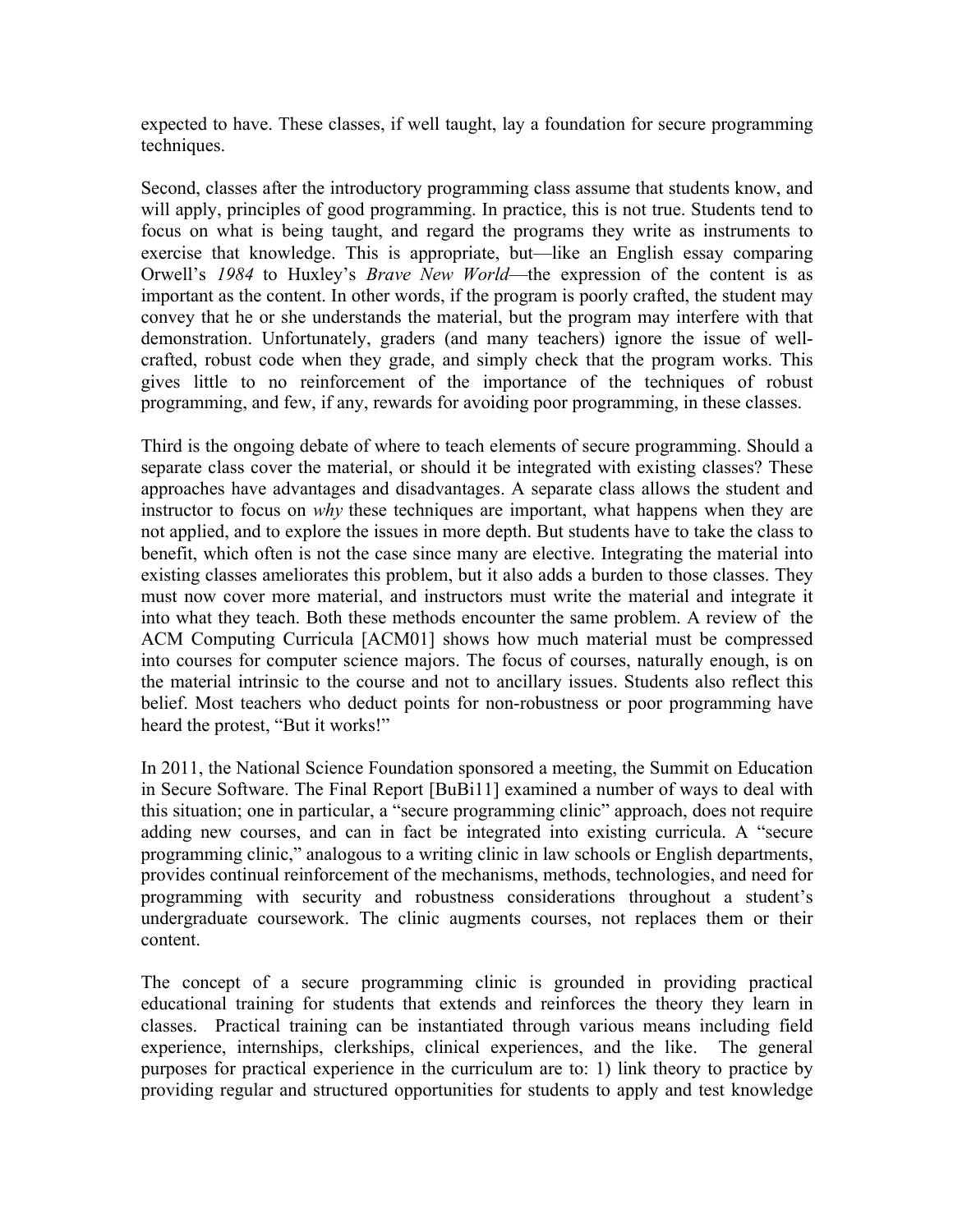and skills; 2) raise problems and issues which are used to trigger the investigation of related theory and knowledge; and 3) turn learning into experience and experience into learning, thereby enabling learners to gain mastery of content.

Toward this end, this project is designing, developing, implementing and testing a Secure Programming Clinic (SPC). The SPC will use the principles of clinical education to provide students with a context-based experience. We believe that it might be a very effective approach for 1) inculcating secure programming into a 124+ credit hour degree program (typical BSCS) that aims to graduate students in a reasonable amount of time (i.e., 4-5 years) and 2) promoting expertise in secure programming within learners.

### *Levels of Knowing: Novice to Expert*

## *A. Novice-Expert*

Early work [DrDr80] on the novice-expert continuum identified fives levels of advancing competence: novice, advanced beginner, competent, proficient, and expert. Dreyfus and Dreyfus identified the following characteristics of novices: 1) adherence to rules, 2) attempting tasks with little to no strategy, 3) organizing a problem in vague or random ways, and 4) a lack of discretionary judgment. A more recent study [SpSt00] identified a four-stage developmental trajectory from novice to expert using two dimensions: competence and consciousness. The four stages are: 1) unconscious incompetence, 2) conscious incompetence, 3) conscious competence, and 4) unconscious competence. Novices posses unconscious incompetence meaning they both lack skill and awareness of what they need to learn. As they gain knowledge, they become more aware of what skill they lack and what they need to learn. As mastery develops, learners exhibit more competence in the domain, but skill must self-regulate their own learning. Finally, experts function in a manner where they exercise the skills in their domain proficiently and with a degree of instinctiveness and automaticity. The proficiency that experts exhibit is not heavy reliance on rules, but rather judgment based on deep, tacit understanding. Experts are able to relate domain specific objects and recognize complex patterns [RCSS01]. Experts are able to recognize different elements of a problem, integrate them and map them more accurately to the relevant knowledge systems [BaDa92] [KaGe02]. With expertise comes the confidence to organize knowledge in uncommon ways leading to a wider range of potentially novel solutions. Due to their well-organized knowledge networks or mental models, experts are also able to solve problems more quickly, and transfer what they have learned from one situation to the next.

# *B. Developing "Expertise" and the Secure Programming Clinic (SPC)*

Naturally, One thing educators are interested in is the type of learning activities and environments that facilitate the progression from novice to expert. Here we elaborate on the nature of expertise and tie that to five foundational design implications for the SPC.

The educational research literature on developing "expertise" does not naively assume that educational programs can develop "experts" rapidly, or through a unidirectional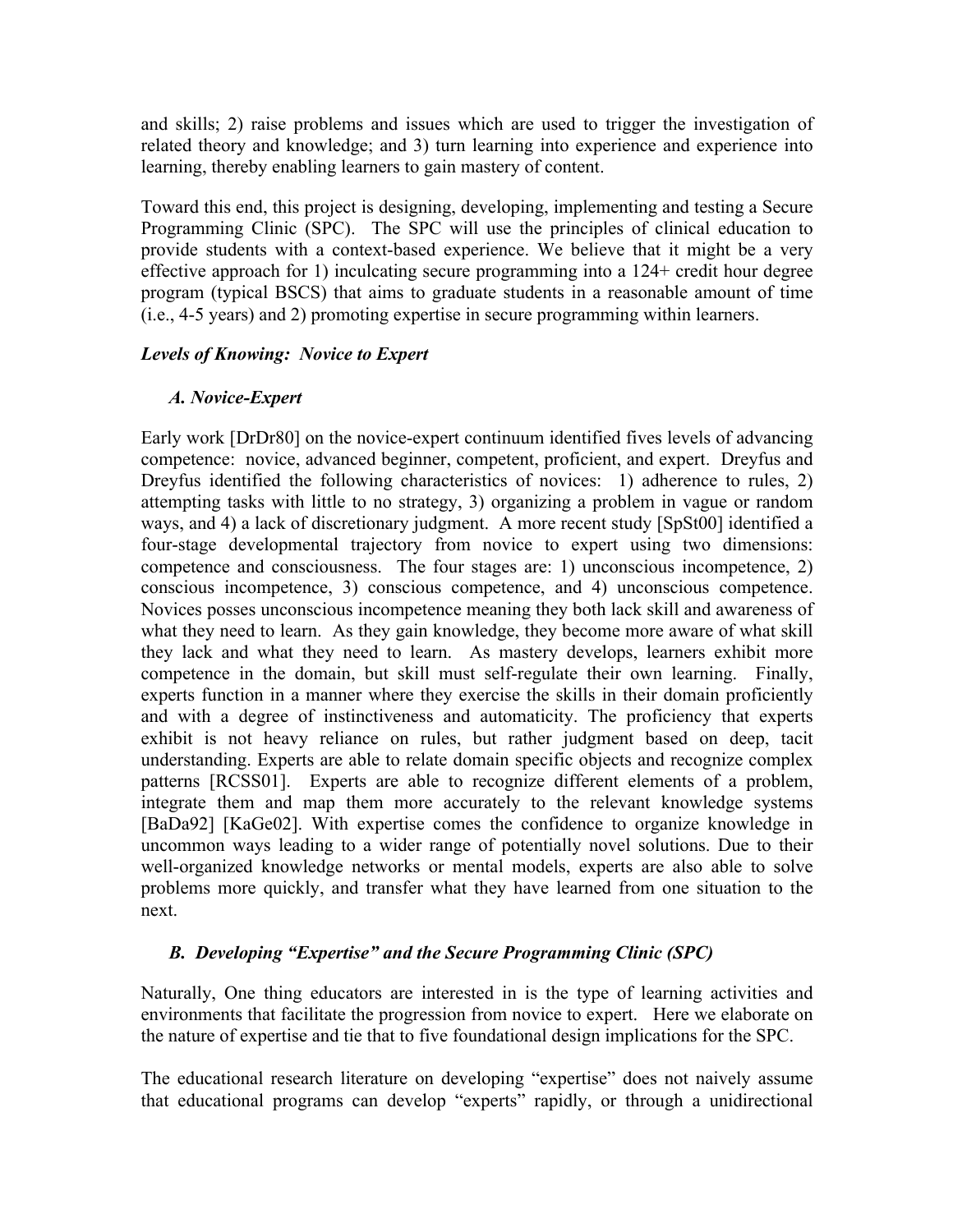transfer of information. The development of expertise requires time, repetition, and the accumulation of a large store of knowledge and patterns and the ability to retrieve and recombine these and apply them in new situations [ChSi73] [KBNL11]. The development of expertise is an interactive process that requires learners to be active participants in a community of practice [BBC00].

*Instructional Design Implication #1: Community of Practice* - the SPC will provide this community of practice by connecting students to each other and to a range of subject matter experts (SMEs) in the field of secure programming who will serve as mentors. Through SME participation in this community, novices are exposed not only to the knowledge and language of a domain, they also learn the framework and history of that knowledge allowing them to properly contextualize it and form more organized and comprehensive mental models.

While it is important for those with less experience to have access to a range of SMEs when learning, it is important that the expertise be used purposefully. The very nature of expertise can make experts inadvertently be an obstacle to effective teaching and learning. Because experts are able to facilely integrate material and instinctively process information, they might take leaps that fail to explicate content to novices. Novices often need focused practice and feedback on component knowledge and skills, as well as practice integrating knowledge into the larger whole.

*Instructional Design Implication #2: Scaffolded Learning* – the SPC will scaffold learning by breaking down complex material into component parts, and encouraging targeted practice where appropriate. The SPC will also use whole-part strategies to help learners practice and master fluent integration of more complex knowledge and skills.

One of the primary distinctions between experts and novices is in the organization of their mental models. Experts have well-organized knowledge networks [GoSi98]. Novices on the other hand, generally display poorly organized knowledge networks characterized by missing or dislocated information. Novices often fail to make critical connections, or conversely, connect concepts that are not related, usually because of misconceptions about how new knowledge relates to prior knowledge. It is here that concept mapping can play an important role. Use of a concept map can help novices to understand the relationships amongst various concepts and therefore help them build more robust mental models.

*Instructional Design Implication #3: Mental Models* - the SPC will use concept maps both to help students understand the connections amongst concepts, and to measure the development of their mental models.

Experts accumulate knowledge over numerous learning experiences, many of which are not traditional classroom experiences. Several studies of computer programmers found that expert programmers were more able to recall large sections of code because they understood the function of the code and the principles that governed the relationships amongst functions [Bar86] [GuMa90]. These experts reported developing this expertise largely from writing and reviewing hundreds of pages of code rather than from narrow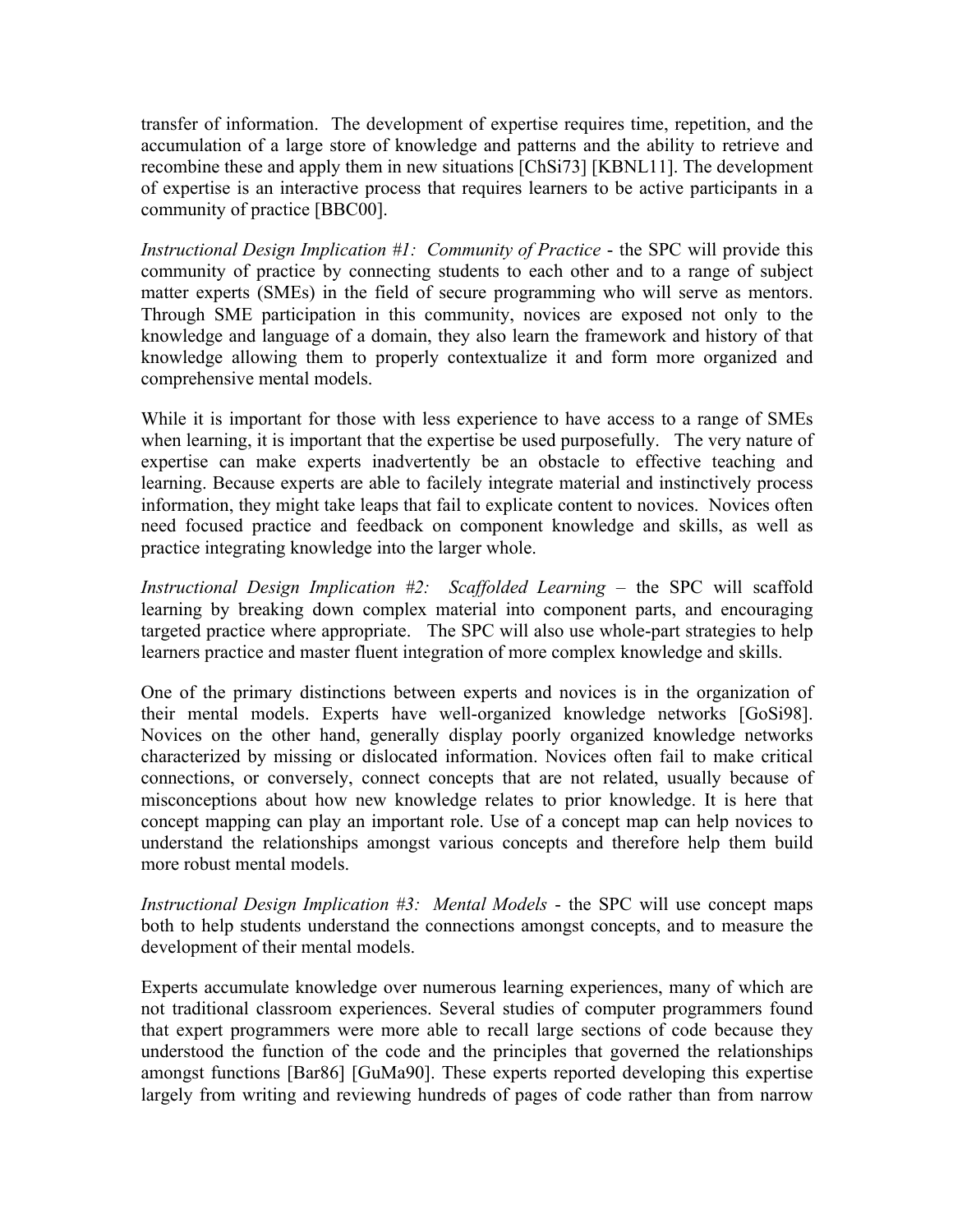classroom experiences. Classroom experiences, however, can be very important in laying the foundations of knowledge networks and addressing misconceptions.

*Instructional Design Implication #4: Numerous Learning Experiences* - the SPC will give the students access to a large sampling of code provided by the expert mentors, partner organizations, and existing repositories, and opportunity to build, check, and refine.

Another key distinction between novices and experts is in the level of abstraction of their knowledge. Experts display knowledge networks ranging in levels of abstraction from specific knowledge, which only applies under specific conditions, to abstract knowledge, which can be applied to general situations [AnFe08]. This abstracted knowledge is based on principles and is usually derived from repeated learning at the contextual level where the need for abstraction is designed into the problem, thus creating the potential for transfer. For novices, on the other hand, knowledge is closely connected to the conditions in which it was learned. Novices tie principles and concepts that they know to the surface features of how they were taught the principle or concept; when the context changes, they often fail to transfer what they have learned to make it applicable in the new context. It is therefore extremely important to provide students with learning experiences that allow them to solve problems in different contexts. This will allow them to learn to differentiate between context dependent information and "principles", which can be transferred across different contexts [BBC00].

*Instructional Design Implication #5: Levels of Abstraction* - the learning experiences provided by the Secure Programming Clinic will not only be numerous, but will provide the necessary diversity of experiences and contexts to help the learners abstract their developing knowledge across contexts.

### *Applying the Instructional Design Implications - Proposed Clinic Structure*

The SPC will therefore be designed to provide a community of practice within which students will have numerous learning experiences both, scaffolding component knowledge and skills, and formulating knowledge at different levels of abstraction, to help students develop expertise through the building of correct and robust mental models.

The SPC will be built and expanded gradually over the next four years. Initially it will be staffed by two graduate students with extensive experience in secure programming, each working twenty hours a week. In the first few iterations it will be directly related to specific courses. Students taking these courses will be required as part of 2-5 assignments to submit their programs to the SPC for review and feedback. Students will email their programs to the clinician and schedule a consultation. During this consultation, the clinician will discuss the robustness of the program and make suggestions for improvement. Clinicians will then assess the improvements made to the program and provide feedback to the instructors who will include this feedback as part of the grade for the assignment. These assignments and interactions between students and clinicians will provide students with additional experiences that emphasize the importance of secure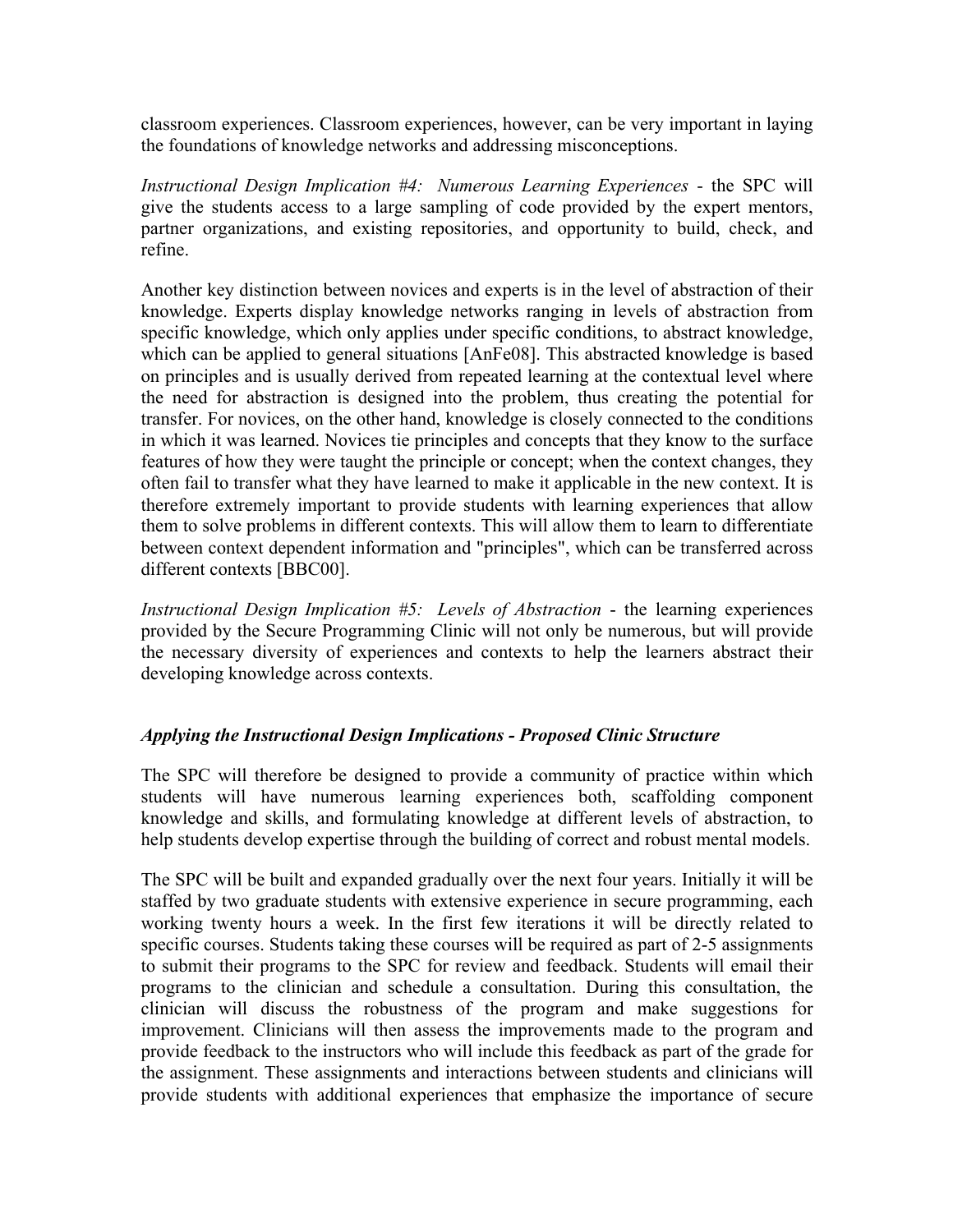programming. These interactions will also serve as the beginning of a community of practice.

As the SPC matures the clinical education model will be utilized to a greater extent. The clinic will therefore be structured like a residency program; students will learn theory, practice under supervision, then have some autonomy to train others. Therefore, the SPC will have expertise at three levels: expert clinicians, who will be volunteers, recruited from academia and industry; proficient clinicians who will be senior undergraduate and graduate students who have demonstrated skill with secure programming; and students who are the primary audience for the clinic. The expert clinicians will serve as mentors and will be available electronically at various dedicated times to interact with students answering questions and giving mini workshops on secure programming. These expert clinicians will also provide samples for the students to work on so they can see how secure programming could apply in different contexts. The proficient clinicians will be graduate and senior undergraduate students who will be "staffing" the clinic either as volunteers, as paid student workers, or in return for course credit. They will be available electronically or in person at regular times to discuss programs from the clinic bank, to provide feedback to students on specific programs, and to grade students' work for particular courses. The students will learn from both the proficient and expert clinicians and will have the opportunity to serve as clinicians themselves either by helping their peers by providing feedback on programs or by eventually joining the clinic as proficient clinicians. Students will also have the opportunity to contribute to the SPC by submitting copies of their own programs to the website or creating programs with intentional errors that others could use as learning tools. The SPC will also have a steering committee consisting of the primary researchers on the project and the project advisory board. This steering committee will design the SPC, plan clinic activities and evaluate both the performance of the clinic and student learning as a result of involvement with the clinic.

The SPC will be both a physical and virtual space so students will have access to the clinic through appointments and drop-ins and will also be able to interact with their peers and access the website. The web site will provide examples of non-secure and non-robust programming, as well as an explanation of the problem and the way to write the code robustly and securely. The target audience of the examples will vary. Basic robust issues, such as checking the length of data entered into a buffer, basic input validation, and other issues normally presented in an introductory programming class, will be aimed at beginning programmers. More advanced issues, such as race conditions and input validation on the web (to prevent cross-site scripting and SQL injection), will be aimed at students with a background sufficient to know the basic concepts of parallel processing (race conditions) and networking (validation on the web). Note this differs from existing "secure programming" web sites that are written for advanced programmers, or that provide exercises in writing such code [TK11]. The sources of such examples will be either real programs or code snippets from the Juliet suite available at the Samate area of the NIST web site. As these pages will be available to anyone, students can study them while writing programs, or the clinicians can use them to supplement their interactions with the students. It also enables clinics separated geographically to pool resources to aid students.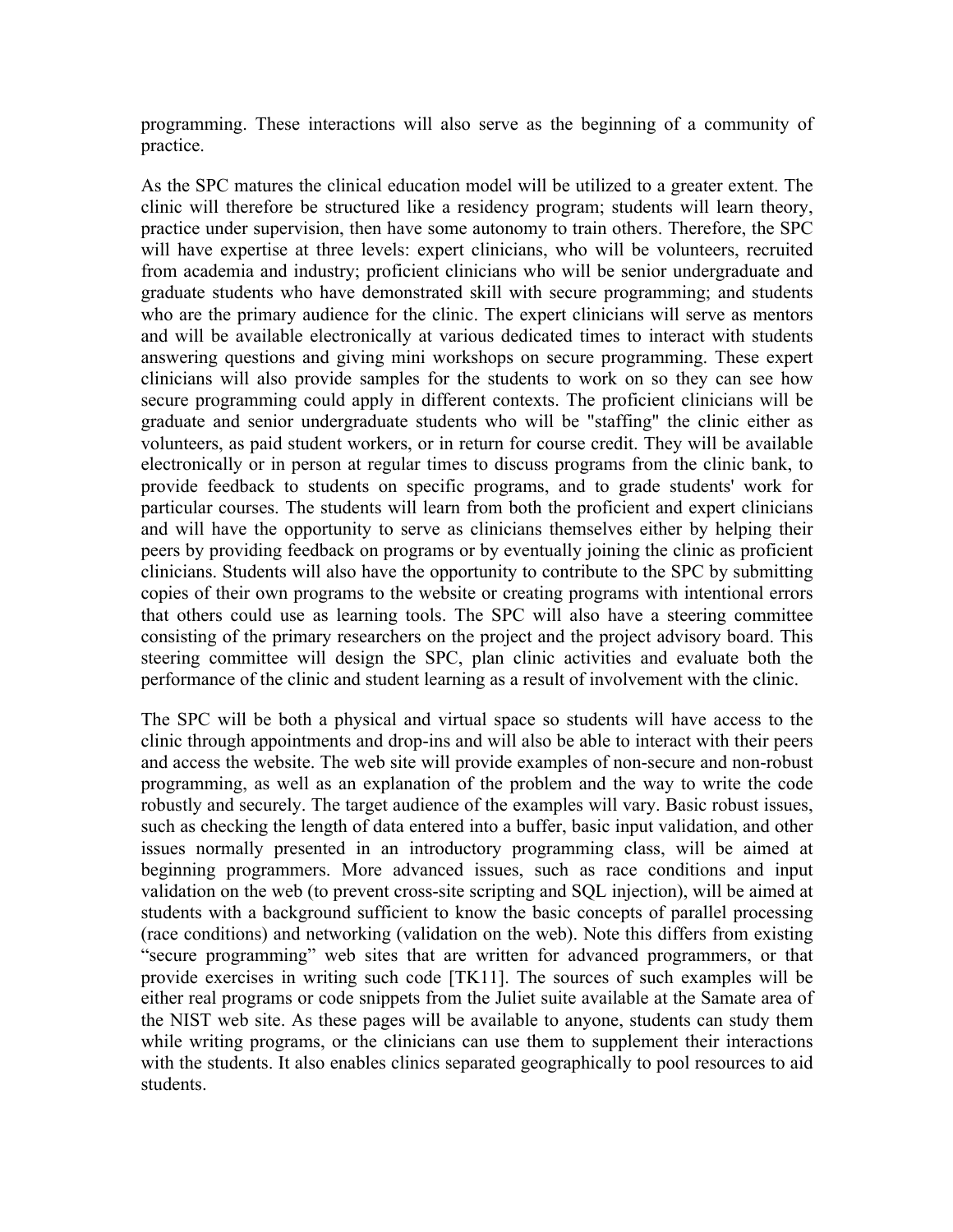This proposed SPC structure fulfills all five design principles. The interactions amongst students and clinicians creates a community of practice that will help students to learn secure programming language, concepts, and skills within the context of the history and current framework of the field. These interactions, coupled with access to the website provide both numerous learning experiences and differing levels of abstraction to help students move from simply memorizing the principles to a deep understanding of the concepts and the ability to evaluate programs and create appropriate robust programs in different contexts. Finally, the multiple levels of feedback, coupled with the opportunity to view multiple examples, learn from experts and practice consistently will help students build well organized knowledge networks.

| Title                     | Role                         | Source                                                       | Remuneration                 | Responsibilities                                                                                                                                          |
|---------------------------|------------------------------|--------------------------------------------------------------|------------------------------|-----------------------------------------------------------------------------------------------------------------------------------------------------------|
| Expert<br>clinician       | Primarily<br>teaching        | Experts from<br>academia,<br>government,<br>and industry     | None - volunteer<br>position | Mentoring, answer<br>programming and<br>design questions,<br>teach mini-<br>workshops, discuss<br>career<br>opportunities,<br>dissemination of<br>clinic. |
| Proficient<br>clinician   | Teaching and<br>learning     | Senior<br>undergraduate<br>students,<br>graduate<br>students | Volunteers,<br>credit, paid  | Mentoring, answer<br>programming and<br>design questions,<br>teach mini-<br>workshops,<br>grading.                                                        |
| Student                   | Primarily<br>learning        | Students at the<br>university                                | None                         | Submit programs<br>for review and<br>critique.                                                                                                            |
| Instructor                | Evaluation                   | Instructors at<br>the university                             | None                         | Assign grades to<br>student<br>assignments,<br>possibly based on<br>evaluations<br>supplied by<br>proficient<br>clinicians.                               |
| SPC steering<br>committee | Management<br>and Evaluation | Experts from<br>industry,<br>academia                        | None, consulting<br>fee      | Planning and<br>management of<br>clinic activities,<br>recruit clinicians,<br>evaluation of clinic                                                        |

Table 1: Description of SPC structure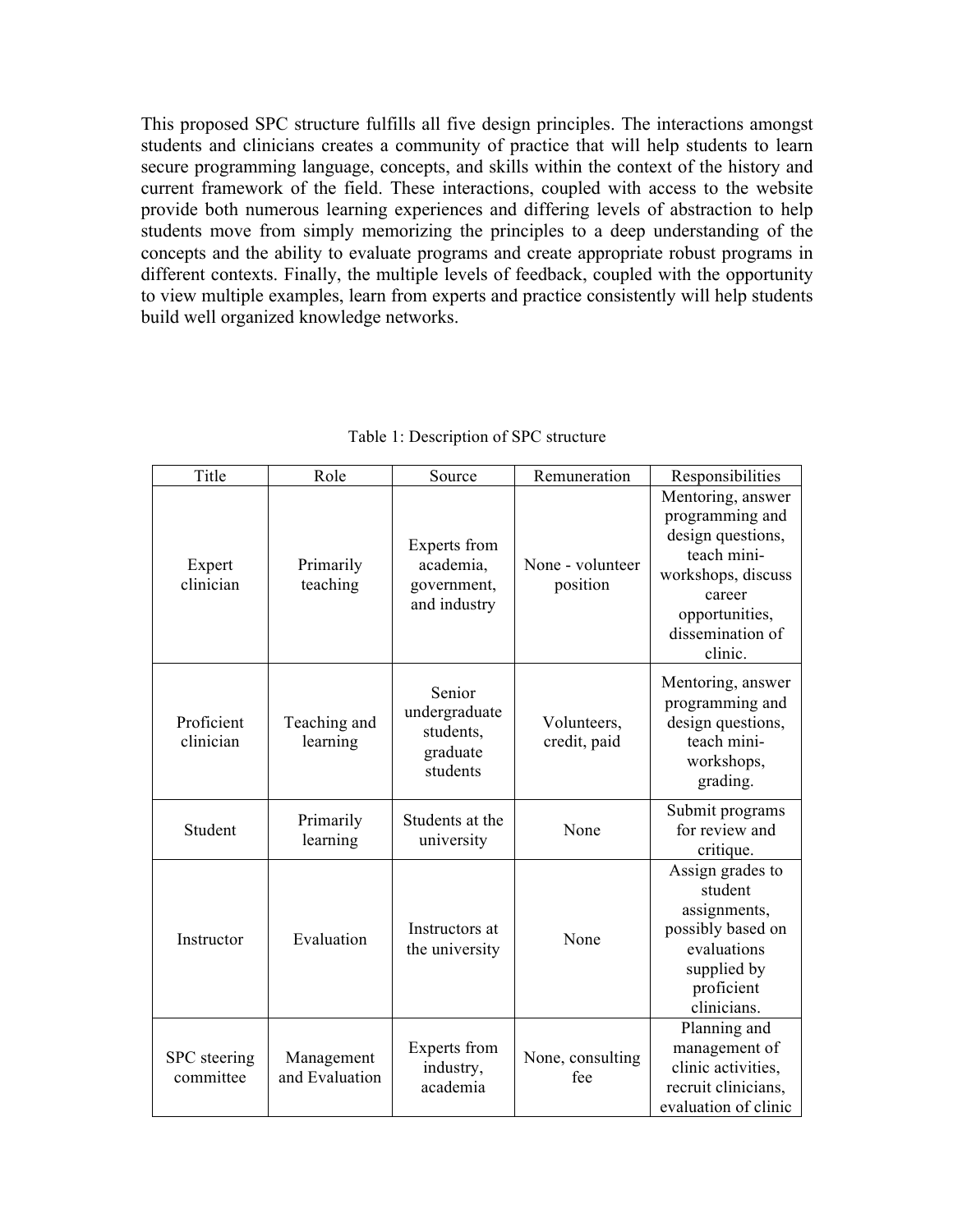|  |  | performance,<br>dissemination |
|--|--|-------------------------------|
|  |  |                               |

### *Evaluating the Clinic*

Assessment will be conducted in order to 1) assist learning, 2) measure individual achievement, and 3) evaluate the SPC. Assessment data will be used to make improvements to student learning and to the SPC, as well as to report outcomes in achievement as well as overall effectiveness of the SPC. The evaluation plan for the SPC consists of two primary activities 1) Assessing the knowledge gains and 2) Assessing indication of evolution from novice to advanced beginner, from advanced beginner to competent, from competent to proficient, and from proficient to expert. These evaluation purposes and activities lead to the following evaluation design implications.

*Evaluation Design Implication #1:* assessment will provide informative and timely feedback to learners because practice and feedback are critical to the development of knowledge and skills building into knowledge networks.

*Evaluation Design Implication #2:* assessment will need to include methods to evaluate component skills and discrete bits of knowledge, as well as abilities to integrate knowledge and skills into more complex models. This evaluation should include how learners 1) organize acquired information, 2) recognize patterns, 3) retrieve information, and 4) apply knowledge.

*Evaluation Design Implication #3:* assessment needs to examine how well students engage in practices appropriate to the secure programming domain, what they understand about those practices, and how well they use the tools and knowledge appropriately within the domain.

*Evaluation Design Implication #4:* assessment needs to carefully consider learners' ability to undertake near and far transfer.

*Evaluation Design Implication #5:* assessment should evaluate what schemas students are developing and under what circumstances. This includes both static, one-time depictions of mental models and time 1, time 2, and time n, as well as dynamic depictions showing structural changes that help us understand developmental pathways from novice to expert.

*Evaluation Design Implication #6:* assessment needs to provide explanatory power that links students' knowledge and evolution from novice to expert in the context of the design and implementation of the SPC. This evaluation information will help inform modifications to improve the clinic, as well as dissemination of the effectiveness of the SPC model to other educators.

#### *Challenges to Implementing the Clinic*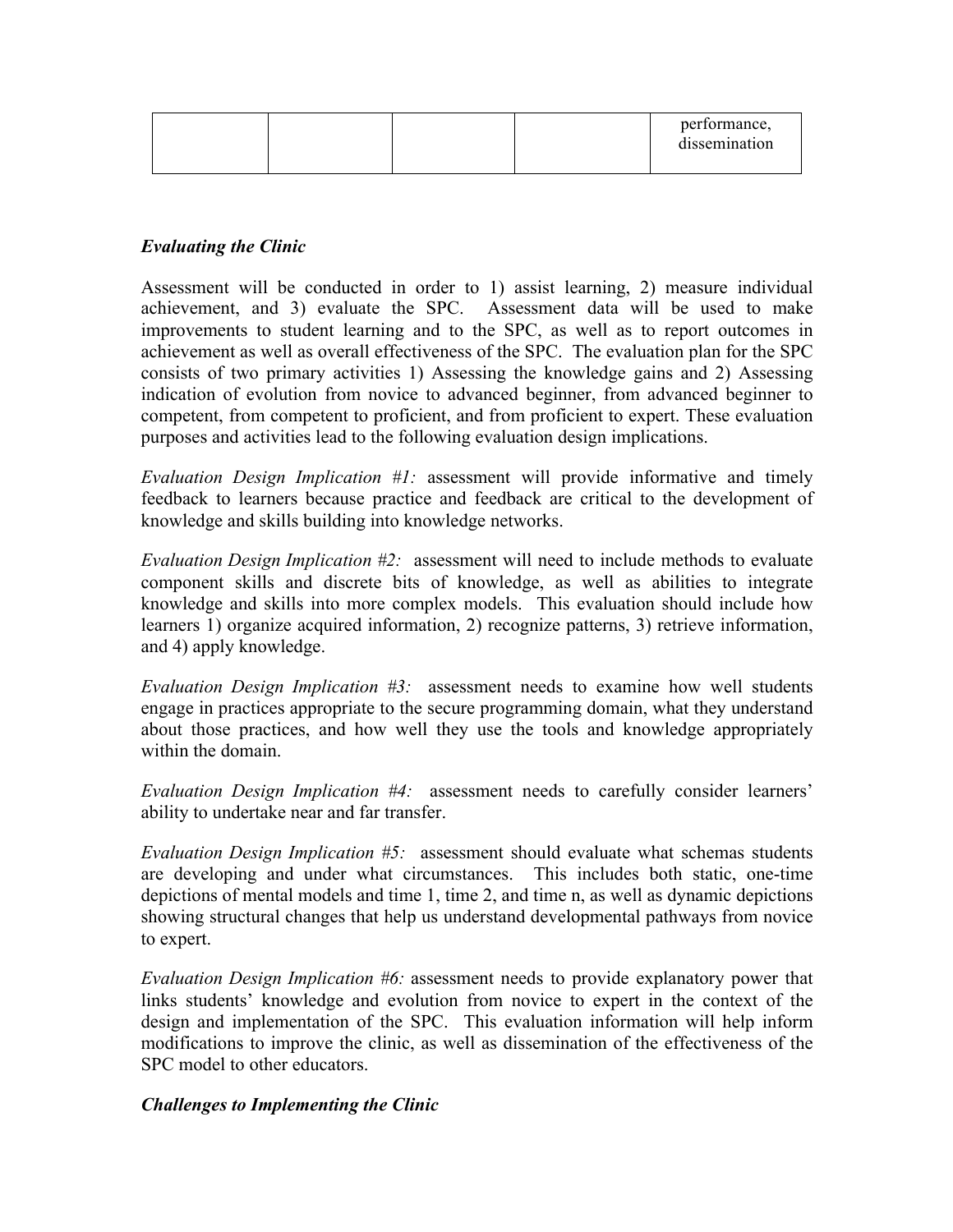There are several challenges that still need to be addressed in the design of the SPC.

*Quality control -* It will be necessary to continuously evaluate the performance of the clinicians to ensure that students are receiving appropriate and helpful feedback. However, given the structure of the clinic where clinicians have a great deal of autonomy, exist in a peer network rather than a hierarchical network, and most of the interaction is virtual and anonymous, it will be impossible to evaluate all clinician-student interactions to ensure that feedback is continuously high quality.

*Plagiarism -* Students will be able to use the SPC to see program samples from the website, get feedback and input from clinicians and their peers, and see other people's programs. They might be tempted to have others complete their work or appropriate solutions from their peers.

*Intellectual property -* The SPC will encourage students to submit samples of their own work to the website so others can learn from their mistakes and their successes. However, all submissions will be anonymous and accessible to all users of the SPC making it difficult to retain ownership of intellectual property.

*Propagating the clinic -* One of the major goals of this program is to expand the use of secure programming clinics at other institutions. Scaling the clinic to cover multiple universities can be done in two ways. First, each school can have its own set of clinicians. These will be drawn from students and external volunteers. Second, several schools can pool volunteers and others to provide a central clinic that will advise students remotely. In either case, all clinics will be asked to develop pages for their own web sites, and the clinics will share the pages. This way, each school can tailor their own web site to their specific needs when necessary, and simply use other, existing web pages when such tailoring is unnecessary.

### *Conclusion*

Many computer science programs fail to provide students with a comprehensive education in secure programming because 1) advanced understanding of secure programming requires advanced programming knowledge so secure programming cannot be taught in one introductory course 2) the importance of secure programming is not emphasized beyond basic principles 3) overloaded curricula mean that secure programming courses are often elective, if offered at all. We propose the use of a Secure Programming Clinic (SPC) to help address this lack while integrating secure programming across the curriculum without adding to the course load. This paper describes how a Secure Programming Clinic could be structured and evaluated.

### *References*

[ACM01] ACM Computing Curricula 2001: Computer Science, Association for Computing Machinery, New York, NY (Dec. 15, 2001).

[AnFe08] D. Andre, & G. Fernand, G. Sherlock Holmes—An Expert's view of Expertise. *British*